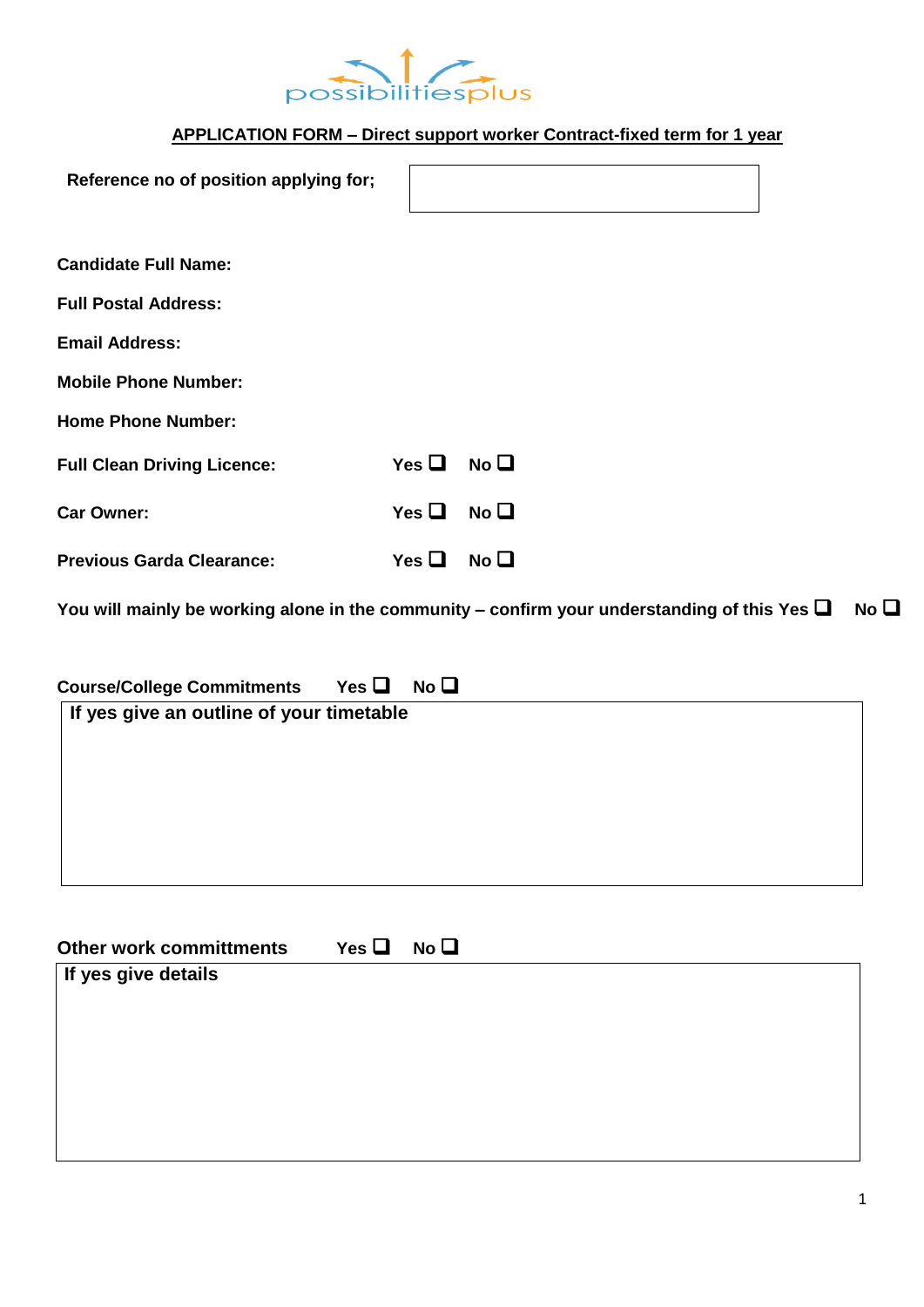

#### **EDUCATION:** *Secondary Education:*

| <b>UCCUTUAL Y LUUCAUUII.</b> |                        |  |
|------------------------------|------------------------|--|
| <b>School(s) Attended:</b>   | <b>Years Attended:</b> |  |
| Subjects:                    |                        |  |
| <b>Results:</b>              |                        |  |

## *Further & Higher Education:*

**Details of Course and Qualifications awarded:**

## **Any Short Training Courses Completed:**

| <b>Title of Course</b> | <b>Date &amp; Duration</b> | <b>Training Provider</b> |
|------------------------|----------------------------|--------------------------|
|                        |                            |                          |
|                        |                            |                          |
|                        |                            |                          |
|                        |                            |                          |
|                        |                            |                          |
|                        |                            |                          |
|                        |                            |                          |
|                        |                            |                          |
|                        |                            |                          |

**Give details of experience of working with people with intellectual disabilities:**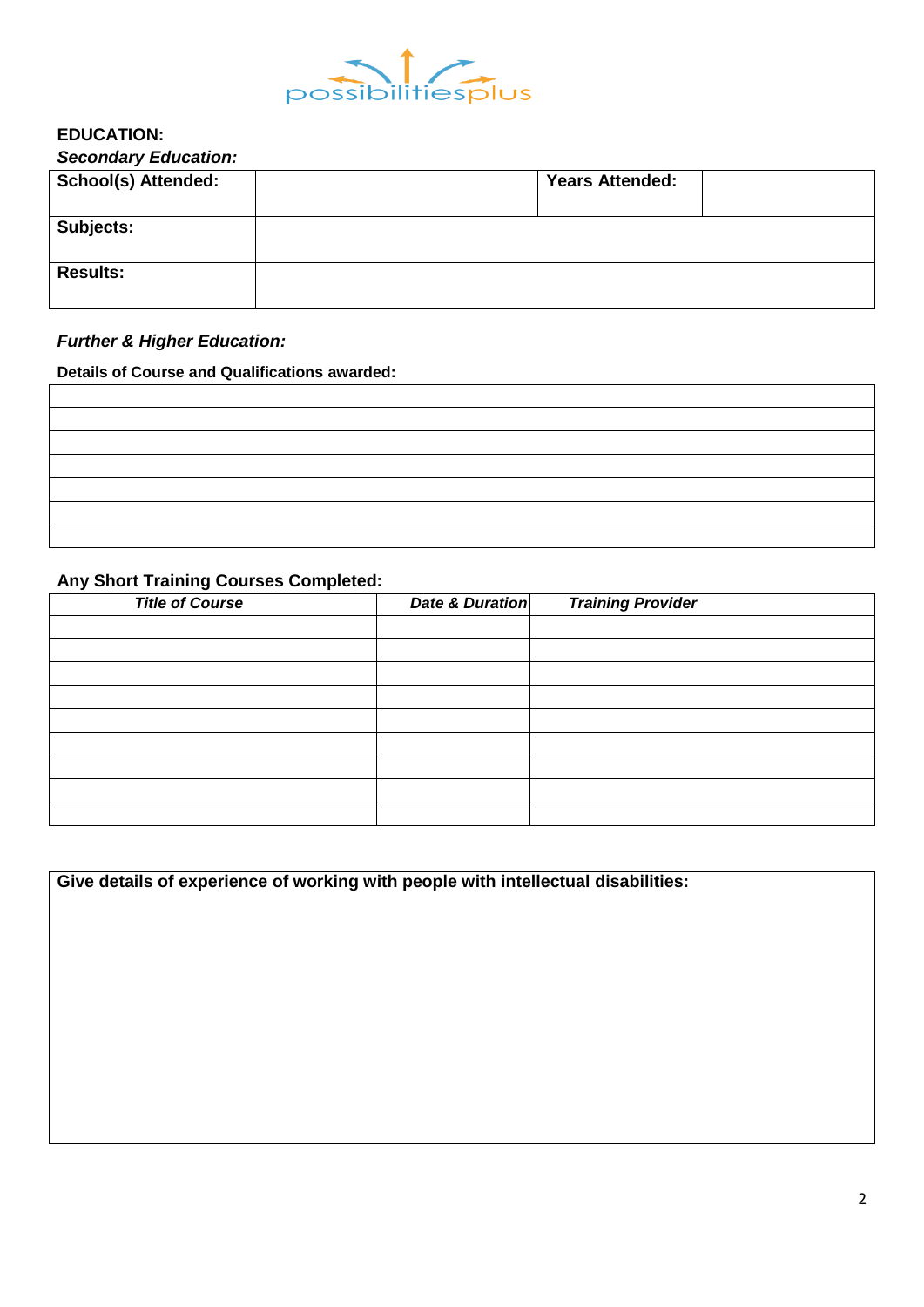

### **EMPLOYMENT (starting with most current/most recent)**

| From To | <b>Name of Employer</b> | Your role title and duties | <b>Reason for leaving</b> |
|---------|-------------------------|----------------------------|---------------------------|
|         |                         |                            |                           |
|         |                         |                            |                           |
|         |                         |                            |                           |
|         |                         |                            |                           |
|         |                         |                            |                           |
|         |                         |                            |                           |
|         |                         |                            |                           |
|         |                         |                            |                           |
|         |                         |                            |                           |
|         |                         |                            |                           |
|         |                         |                            |                           |
|         |                         |                            |                           |
|         |                         |                            |                           |
|         |                         |                            |                           |
|         |                         |                            |                           |
|         |                         |                            |                           |
|         |                         |                            |                           |
|         |                         |                            |                           |
|         |                         |                            |                           |

#### Are you an EU Citizen Yes **□** No □ ...or have you a valid Work Permit Yes □ No □

### **Other information about yourself you feel is relevant to this position:**

**Your personal hobbies, interests and skills:**